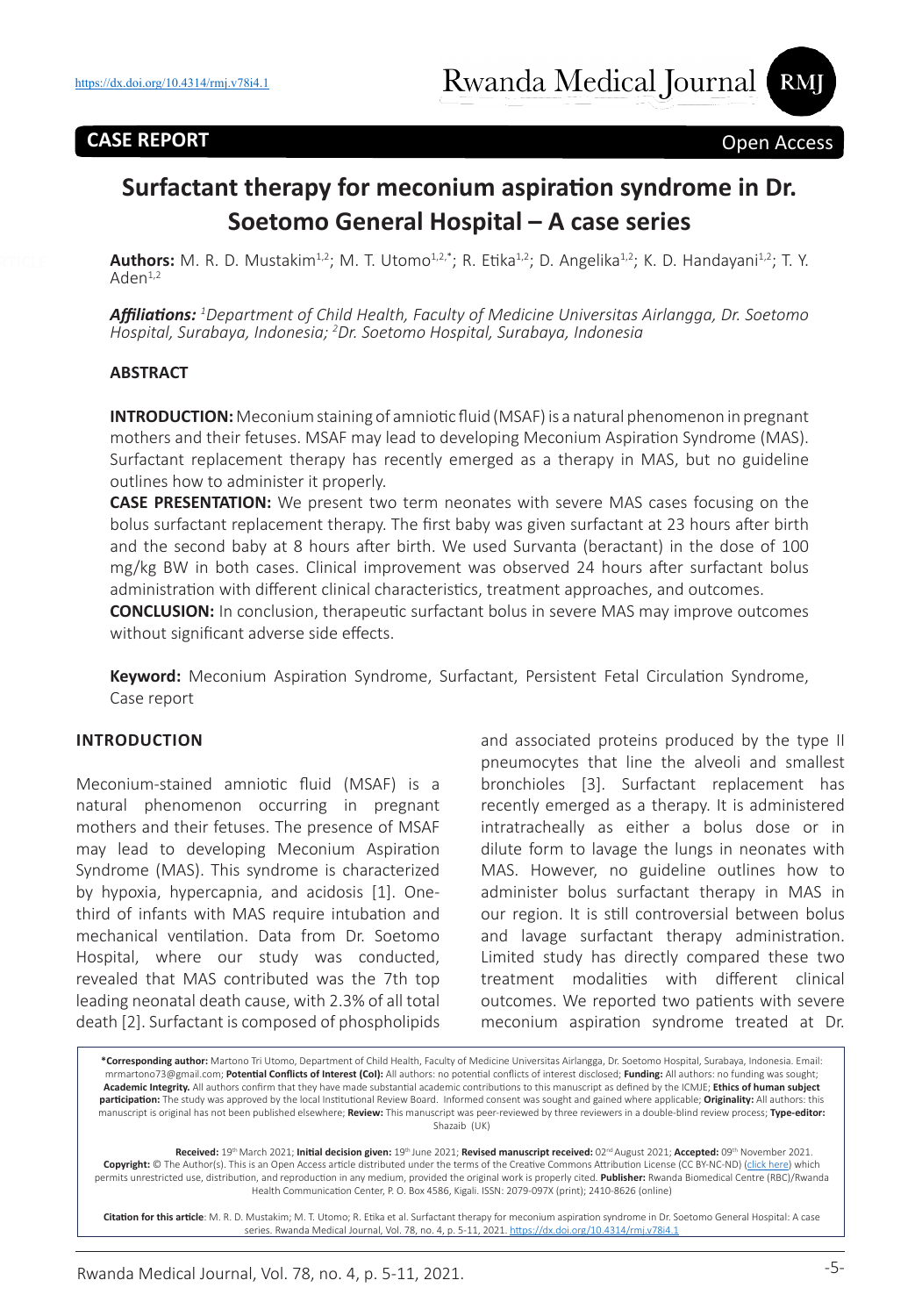Soetomo General Hospital, Surabaya, Indonesia, with different clinical characteristics, treatment approaches, and outcomes. We emphasize surfactant bolus treatment and the treatment outcomes. We aim to improve prognosis, increase survival, and MAS prevention, benefiting the patient and public health.

#### **CASE PRESENTATION**

**Case 1:** A baby girl with a chief complaint of dyspnea and desaturation one day before hospital admission. She was delivered by the caesarian section with fetal distress and premature rupture of the membrane (PROM). Mother was 25 years old. No history of pregnancy problems. The gestational age was 39-40 weeks; the birth weight was 3000 grams, 50 cm in length, and 34 cm in head circumference. Skin, nails, and umbilical cord were stained with greenish meconium. The Apgar Score was 3 at one minute and 4 at five minutes. The baby was not crying, grunting, and had poor muscle tone. We did the initial step, including warm and maintaining normal temperature, airway position, tactile stimulation, suction, and repositioning. We continue with nasal Continuous Positive Airway Pressure Therapy (CPAP) with Positive end-expiratory pressure (PEEP) 8 and maximum FiO2 80%.

Physical examination on admission revealed a weak cry with minimal grimacing to a painful stimulus, grunting, and peripheral cyanotic. Blood pressure (BP) was 65/40 mmHg, heart rate was 180 beats per minute, respiratory rate (RR) 70 breaths per minute with the temperature was 36,5oC, pre ductal saturation was 81% room air, and post ductal saturation was 74%. Capillary refill time was less than 3 seconds. Downes score was 5. Chest X-Ray showed an area of diffuse hyperinflation. Decreased expansion of the lung was indicated by diaphragm linear that appeared as high as the 10th chest rib. Blood gas analysis (BGA) revealed metabolic acidosis with the value: pH 7.25, pCO2 of 40 mmHg, pO2 of 104 mmHg, HCO3 of 17.5 mmol/L, TCO2 of 18.7 mmol/L, BE of -9.7 mmol/L, SO2 of 97 %. Echocardiography revealed severe tricuspid regurgitation and patent foramen ovale, consistent with a diagnosis of pulmonary hypertension.

The working diagnosis was a term infant with meconium aspiration syndrome and persistent pulmonary hypertension of the newborn (PPHN). The baby was intubated with mechanical ventilator support following no improvement after CPAP. Thermoregulation was maintained by infant warmer. Given fluid 80cc/kg BW/day via an umbilical catheter. Empirical antibiotics were given with Ampicillin 50mg/kg BW twice daily and



**Figure 1: Chest x-ray taken 6 hours (Left) and 3 days (Right) after surfactant bolus administration**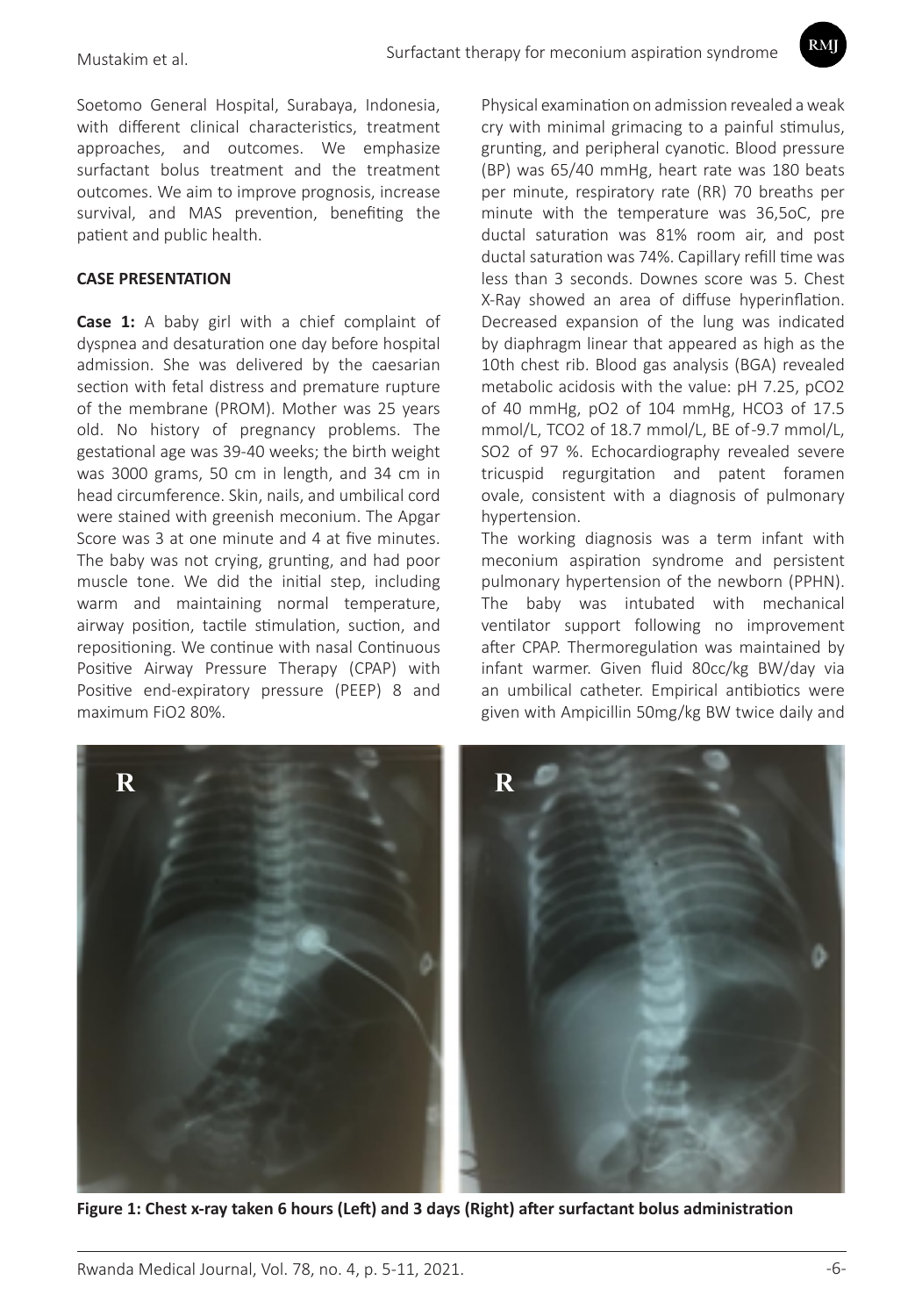Gentamycin 5mg/kg BW once daily. The PPHN therapy was treated with oral sildenafil 0.5mg/ kg body weight (BW) four times a day, inotropic support by dobutamine equal to 5 mcg/kg/minute, and iloprost inhalation 2.5-5 mcg six times daily. At 21 hours after birth, the baby was worsened and got desaturated. The baby looked distressed with RR 70-80 breath per minute, SpO2 75-80%, Temperature (T) of 36,5 oC and we changed ventilator setting to PCV rate of 60, Pcont of 20, PEEP of 6, FiO2 of 100%. Sedation was controlled by morphine maintenance dose 10 mcg/kg/min. Bolus surfactant administration was instilled via an endotracheal tube with a dose of 100mg/kg [4]. At 24 hours after the surfactant bolus, the baby was hemodynamically stable. Chest X-ray evaluation was performed and showed improvement (Figure 1). Eight days after surfactant administration, the baby can maintain good oxygenation without supplemental oxygen.

**Case report 2:** A baby girl born via spontaneous delivery. The gestational age was 38 weeks, the birth weight was 2600 grams, 49 cm in length, and 33 cm in head circumference. Skin, nails, and umbilical cord stained with greenish meconium. She wasn't crying after birth, grunting, and had poor muscle tone. The Apgar Score was 3 at one minute and 5 at five minutes. We did the initial step, including warm and maintaining normal temperature, airway position, tactile stimulation, suction, and repositioning. The maximum oxygen saturation was 74% at the tenth-minute room air. She received Neo T-CPAP with PEEP 8 and PIP 25 but was still lethargic and cyanotic. The maximum oxygen saturation reached was only 80%.

Physical examination in NICU revealed a neonate with a weak cry with minimal grimacing to a painful stimulus, grunting, and cyanotic. Blood pressure (BP) was 65/35 mmHg, heart rate (HR) was 182 beats per minute, respiratory rate (RR) 64 breaths per minute with the temperature was 36,5oC, her pre-ductal saturation was 84% and post ductal saturation was 81%. There was severe chest retraction and capillary refill time was less than 3 seconds. The Downes score was 8. Chest and abdominal X-Ray showed patchy infiltrates, consolidation at left hemithorax, area of hyperinflation and hypoinflation. Decreased expansion of the lung was indicated by diaphragm linear that appeared as high as chest rib 7th-8th. The working diagnosis was a term infant with

meconium aspiration syndrome. The baby was admitted to NICU following no clinical improvement after initial resuscitation, intubated and mechanically ventilated. Blood gas analysis after intubation revealed metabolic acidosis with the value: pH 7.19, pCO2 48 mmHg, pO2 138 mmHg, HCO3 18.3 mmol/L, TCO2 19.8 mmol/L, BE – 9.9 mmol/L, SO2 98%. Thermoregulation was maintained by infant warmer. The baby was placed Nil Per Os, an umbilical catheter was inserted and he was given total parenteral nutrition of 60cc/kg BW/day. Empirical antibiotics were given with Ampicillin 50mg/kg BW twice daily and Gentamycin 5mg/kg BW once daily. Inotropic support by dobutamine equal to 5 mcg/kg/minute was initiated and maintained for 24 hours. At 6 hours after birth, the baby was worsened and got desaturated with HR 176 bpm, RR 62 cpm, body temperature 37, and SaO2 86%. ABG revealed still metabolic acidosis with pH 7.19, pCO2 61 mmHg, pO2 61 mmHg, HCO3 23.3 mmol/L, TCO2 25.2 mmol/L, BE -4.9 mmol/L, SO2 88 %. Ventilator setting was changed to PCV, P control 15, PEEP 5, Pinsp 15, Rate 50, FiO2 90% with oxygen saturation was 93%. Inotropic support by dobutamine was increased equal to 10 mcg/kg/minute and dopamine equal to 5 mcg/KgBW/minute was added. Eight hours after birth, a bolus surfactant was instilled via an endotracheal tube with a dose of 100 mg/kg phospholipid (beractant). Chest x-ray monitoring was done (Figure 2).

RMI



**Figure 1: A chest x-ray taken 6 days after surfactant administration**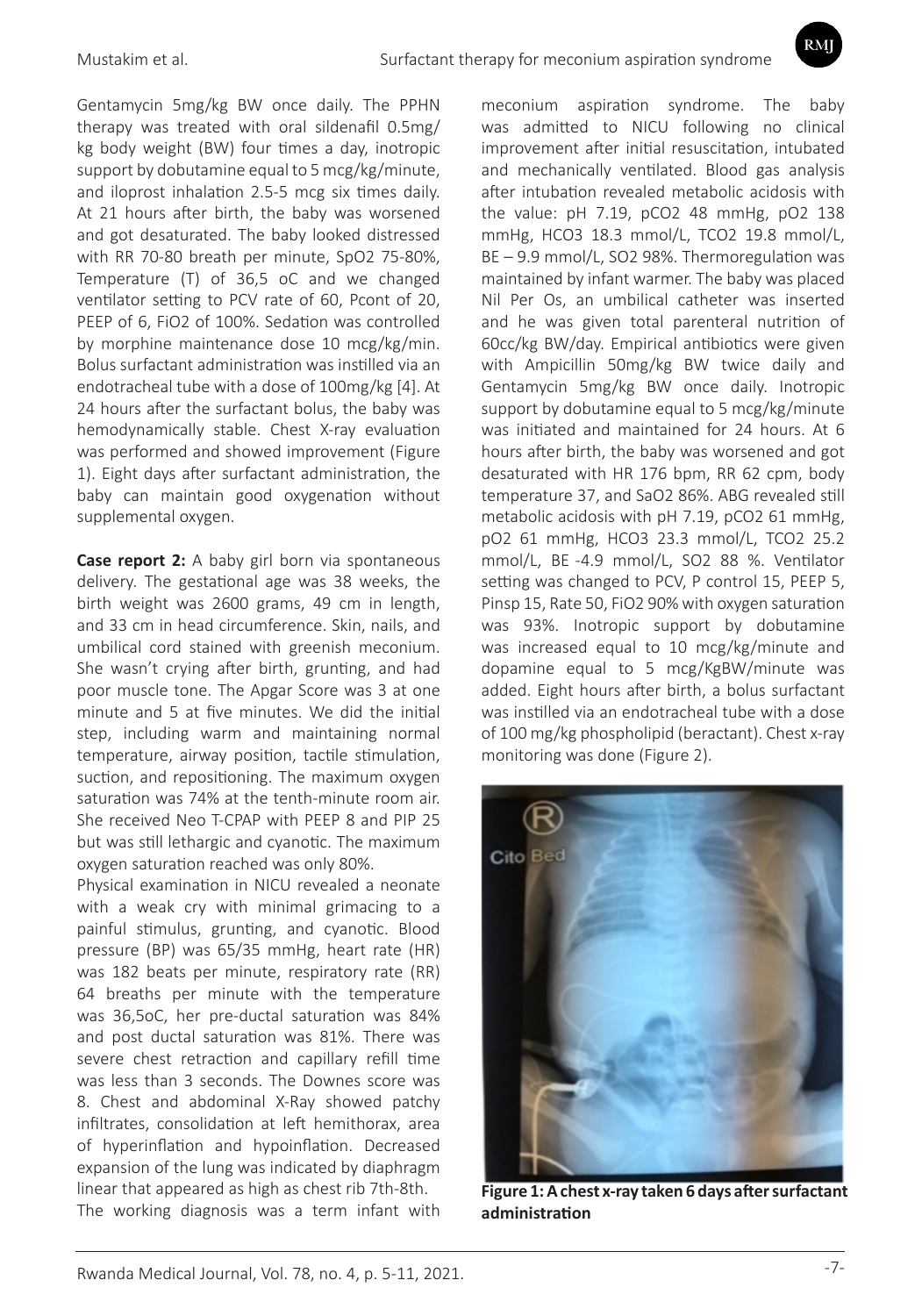RMI



| <b>Variables</b>                     | Patient 1                        | Patient 2                             |
|--------------------------------------|----------------------------------|---------------------------------------|
| Mother's age                         | 25                               | 35                                    |
| Gestational age                      | 38 weeks                         | 38 weeks                              |
| Apgar score (1 min/5 min)            | 3/4                              | 3/5                                   |
| Delivery mode                        | Cesarian section                 | Cesarian section                      |
|                                      |                                  |                                       |
| Endotracheal suction in the delivery | Yes                              | Yes                                   |
| room                                 |                                  |                                       |
|                                      |                                  |                                       |
| Nasal prong CPAP (day start)         | $\mathbf 0$                      | $\mathbf{0}$                          |
|                                      |                                  |                                       |
| PPHN                                 | Yes                              | No                                    |
|                                      |                                  |                                       |
| Chest x-ray                          | Hyperinflation and hypoinflation | Hyperinflation and patchy infiltrates |

A day after surfactant administration, the baby was hemodynamically stable. Chest x-ray evaluation was taken 6 days after the surfactant bolus. ABG revealed pH 7.21, pCO2 69 mmHg, pO2 67 mmHg, HCO3 27.6 mmol/L, TCO2 29.7 mmol/L, BE - 0.3 mmol/L, SO2 93 %. On the 26th day, echocardiography was performed and revealed mild TR (max PG 17.9 mmHg). Advice from pediatric cardiology division dobutamine and dopamine was decreased gradually. The baby was extubated on the fourth day, replacing it with NIPPV. We then gradually changed her to CPAP, HFN (High Flow Nasal), then nasal cannulae. On the tenth day, the baby was weaned off O2. Descriptive data before and after surfactant administration are summarized in table 2.

## **DISCUSSION**

Two distinct scenarios of MAS treated with surfactant therapy are described above. Both cases improved after surfactant administration, despite different clinical characteristics, treatment approaches, and outcomes. MAS primarily affects term and post-term infants and is extremely rare in preterm newborns. In this case, both were term infants. We diagnosed MAS by the following clinically-based findings: the first case showed evidence of meconium-stained MSAF, respiratory distress, and a chest x-ray showed an area of hyperinflation and hypoinflation. The second case chest x-ray revealed hyperinflation with patchy infiltrates. These findings suggest that MAS was the cause of respiratory distress in both cases. Arterial blood gas revealed metabolic acidosis in both our cases. Clinical characteristics of the patients and maternal history are summarized in table 1.

MAS is diagnosed by history taking, clinical course, and radiographic. Transient tachypnea of the newborn (TTN) is a frequent cause of respiratory distress in late preterm infants (34 to 37 weeks gestation). In contrast, MAS is most frequently seen in postmature infants (>41 weeks' gestation)[5]. To define MAS severity, we use criteria by Cleary and Wisell: (1) mild, requiring < 40% oxygen therapy for < 48 hours; (2) moderate, requiring ≥ 40% oxygen therapy for at least 48 hours; (3) severe, requiring assisted mechanical ventilation for more than 48 hours and is often associated with PPHN [6]. In this case, all infant oxygenation was given with FiO2 > 40% more than 48 hours. So, it can be categorized as severe MAS.

Surfactant replacement therapy has recently emerged as rescue therapy in MAS, which has the advantage of decreasing morbidity and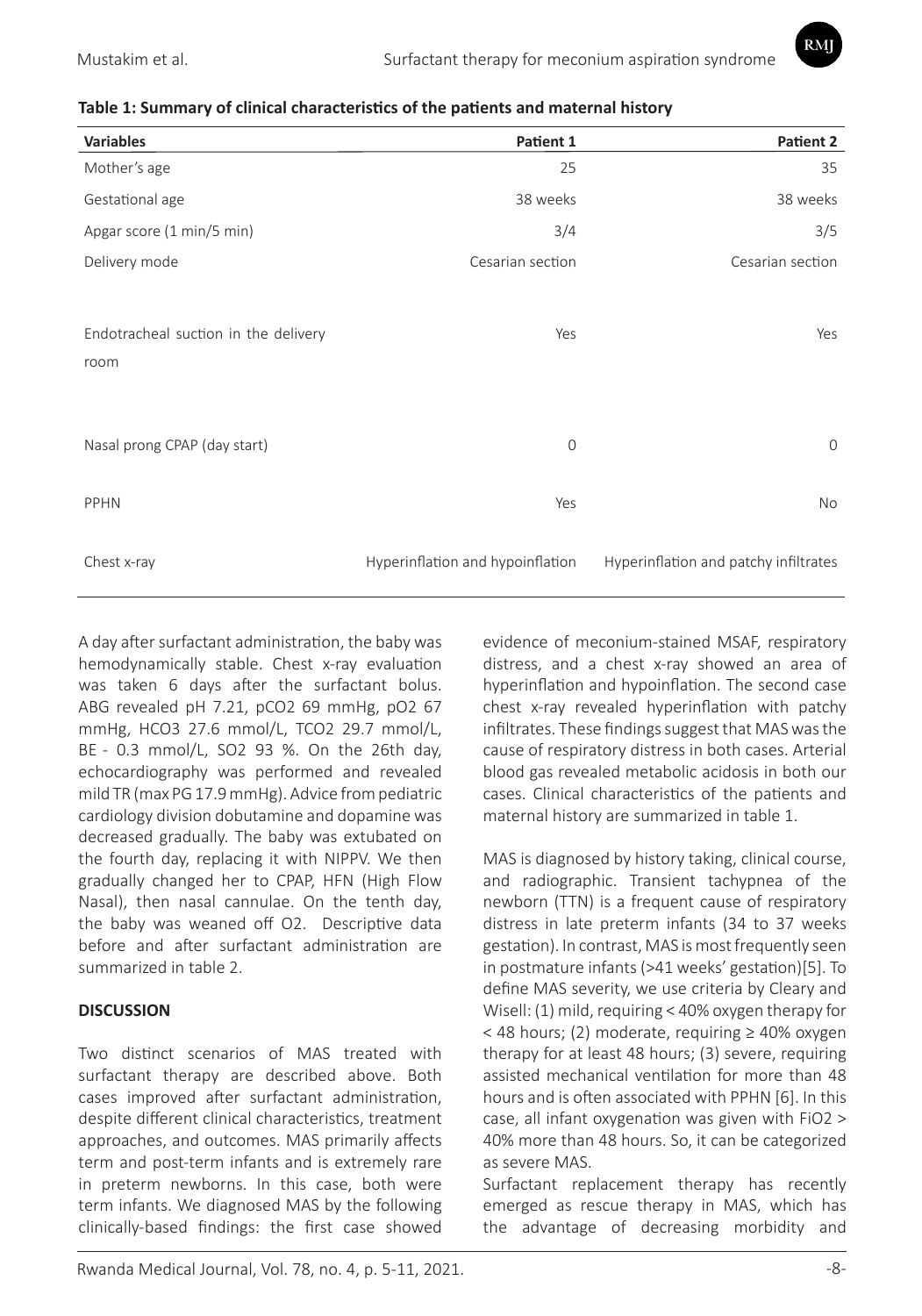

#### **Table 2: Descriptive data before and after surfactant administration of the 2 cases**

|                                                        | Patient 1            | Patient 2           |
|--------------------------------------------------------|----------------------|---------------------|
| Age on arrival (hour)                                  | 8                    | $\overline{0}$      |
| <b>Time of administration</b>                          | 23 hours after birth | 8 hours after birth |
| <b>Surfactant doses</b>                                | 100 mg/kg BW         | 100 mg/kg BW        |
|                                                        | Phospholipid         | Phospholipid        |
| <b>Types of surfactant</b>                             | Natural              | Natural             |
| Clinical and laboratory characteristics before         |                      |                     |
| surfactant bolus:                                      |                      |                     |
|                                                        | 34.4                 | 39                  |
| $\bigcirc$<br>$\overline{\phantom{0}}$                 | 624                  | 463                 |
| $A-aDO2$<br>$\overline{\phantom{0}}$<br>Blood pressure | 65/40                |                     |
| HR                                                     |                      | 65/35               |
| RR                                                     | 180                  | 182                 |
|                                                        | 70                   | 68                  |
| 24 hours after bolus                                   |                      |                     |
|                                                        |                      |                     |
| $\bigcirc$<br>$\overline{a}$                           | 9.1                  | 9.2                 |
| $A-aDO2$<br>$\overline{\phantom{a}}$                   | 225                  | 376                 |
| Blood pressure                                         |                      |                     |
| <b>HR</b>                                              | 70/45                | 70/45               |
| RR                                                     | 138                  | 155                 |
|                                                        | 50                   | 56                  |
|                                                        |                      |                     |
|                                                        |                      |                     |
| <b>Adverse event</b>                                   | No                   | <b>No</b>           |
| <b>PPHN</b>                                            | Yes                  | No                  |

*OI: Oxygenation Index, HR: Heart Rate, RR: Respiratory Rate, A-aDO2: Alveolar-Arterial Oxygen Gradient, PPHN: Persistent Pulmonary Hypertension of the Newborn*

mortality[7,8]. In vitro studies have shown that meconium interferes with surfactant in several ways: inactivation of its function depending on the concentration, direct toxicity on type II pneumocytes, displacement of surfactant from the alveolar surface, and decrease of surfactant protein A and B levels [9]. A systematic review by Natarajan et al. stated surfactant therapy in neonates with MAS either as bolus or lavage was found to reduce the duration of mechanical ventilation and hospital stay [10].

Survanta (Beractant) is a natural surfactant and the only available option in our hospital pharmaceutical formulary. A recent study by Singh et al. revealed no statistically significant differences in the results achieved after administrations of natural and synthetic surfactant [11]. Based on clinical criteria, a total of 100 mg/kg BW phospholipid surfactant bolus was used in both cases. This amount was based on the suggestion of Dargaville et al. and the clinical outcomes of our cases were excellent [3]. In our first case, the oxygen index (OI) was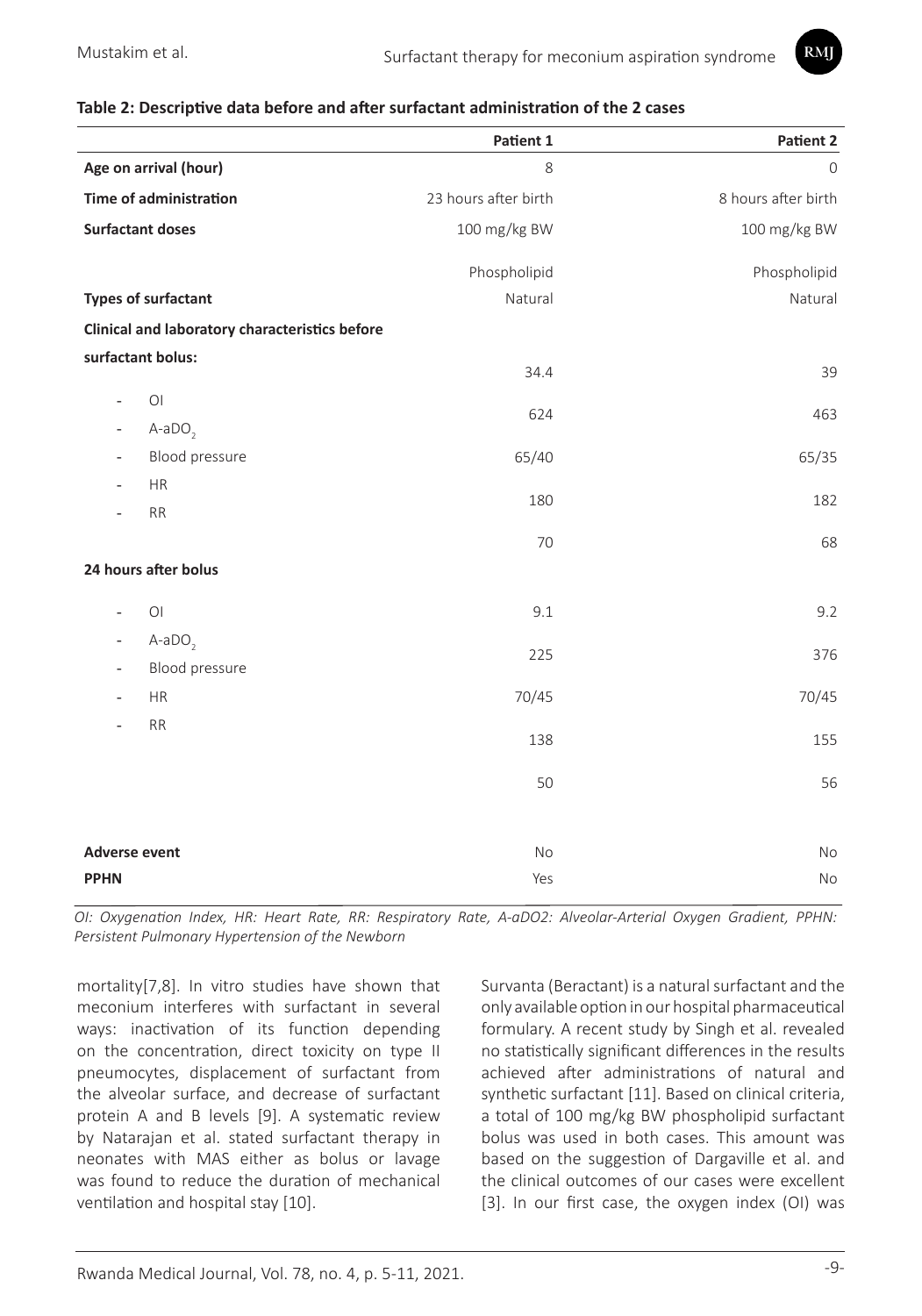34.4 and the alveolar-arterial oxygen gradient (AaDO2) revealed 619, while in our second case, OI revealed 39 and AaDO2 457. Clinical improvement 24 hours after surfactant bolus administration was seen in this case series. Ozge et al. also defined other criteria for surfactant administration in the newborn: the need for mechanical ventilation with a FiO2 > 0.5, Mean airway Pressure (MAP) ≥ 7 cm H2O, OI ≥ 15, and/or abnormal arterial blood gas analysis showing hypoxia (PaO2< 50 mmHg), hypercapnia (PaCO2> 50 mmHg) or acidosis (pH < 7.2) combined with radiological evidence of pulmonary disease on the chest X-ray. Both newborns in our case series meet these criteria [3,12].

The first baby was given surfactant at 23 hours after birth due to an insurance issue and the second baby at 8 hours after birth. Failing to administer surfactant early will reduce its effectiveness by inflammatory and chemical changes induced by meconium aspiration gradually increased over time after birth. It is doubtful whether there is much benefit gained by surfactant administration after 24 hours [3]. Research by Dargaville et al. in 2011 showed a lack of effectiveness when administered 14 hours after birth [12]. Old data in 1997 demonstrated on a model of MAS piglet, inflammatory indicator peaks between 12- 24 hours [13]. A recent study revealed that surfactant should be given before 6 hours to have a beneficial effect [3]. The first case showed better clinical outcomes immediately after surfactant administration, while the second case did not. We assumed the underlying pulmonary pathology was more severe in the first case. PPHN was not confirmed in our second case because echocardiography was not performed immediately after birth. Initial chest x-ray in our second case showed infiltrates, while in the first case, it did not. In the first case, the administration of surfactant bolus followed by iloprost and sildenafil had a positive influence on the improvement in oxygenation. Sildenafil oral was given 1.5 mg four times daily. Sahl and Olson conducted Cochran analysis on the effectiveness of sildenafil for PPHN infants and concluded that sildenafil could reduce mortality, and improve oxygenation in infants with

#### **REFERENCES**

PPHN [13]. Iloprost inhalation was given 2.5-5 mcg 6 times daily. Kim et al. concluded that inhaled iloprost could be used as an alternative treatment of PPHN without side effects of systemic hypotension when inhaled nitric oxide is not available [14]. The first baby was hemodynamically unstable, making it a high risk the side effects like hypotension due to systemic vasodilation was high. Therefore, inhaled iloprost was preferred over systemic vasodilators. Both our babies were given an inotropic agent. The first baby was started on dobutamine at a dose of 5 mcg/kg/minute, whereas dopamine was given to the second baby as combination therapy with dobutamine. Systemic blood pressure should be maintained at normal values for gestational age [15]. All of our cases used ampicillin and gentamycin as first-line broad-spectrum antibiotics. Meconium is sterile, but it still can inhibit the bacteriostatic function of the amniotic fluid. It is also difficult to differentiate meconium aspiration from pneumonia radiographically since both show the same infiltrate appearance on chest x-ray. For that cause, an early broad-spectrum antibiotic should be started after the culture is obtained. In both cases, the bacterial culture was sterile. [16]. Many points lack in management of this case. We failed to perform surfactant administration early in both cases, where a recent study recommended less than 6 hours. We were also unable to perform early echocardiography to assess PPHN.

RMI

## **CONCLUSION**

In conclusion, treatment success relied on the timing of surfactant administration and the degree of illness of the neonates. A detailed evaluation of underlying pulmonary pathology and its complication before surfactant administration is crucial to determine the therapy outcome. The relative efficacy of surfactant therapy compared to, or in conjunction with, other treatment approaches, including inhaled nitric oxide, liquid ventilation, surfactant lavage, and high-frequency ventilation, remains to be tested in more limited performance settings in a developing country.

3. P. H. Haakonsen Lindenskov, A. Castellheim, O.

<sup>1.</sup> T. F. Yeh, "Core Concepts: Meconium Aspiration Syndrome: Pathogenesis and Current Management," NeoReviews, vol. 11, no. 9, pp. 503–512, Sep. 2010.

<sup>2.</sup> Neonatology Division Department of Child Health Dr. Soetomo General Hospital Surabaya, "The Top 10 Causes Of Neonatal Death Reported From January to November 2014," RSUD dr Soetomo, 2014.